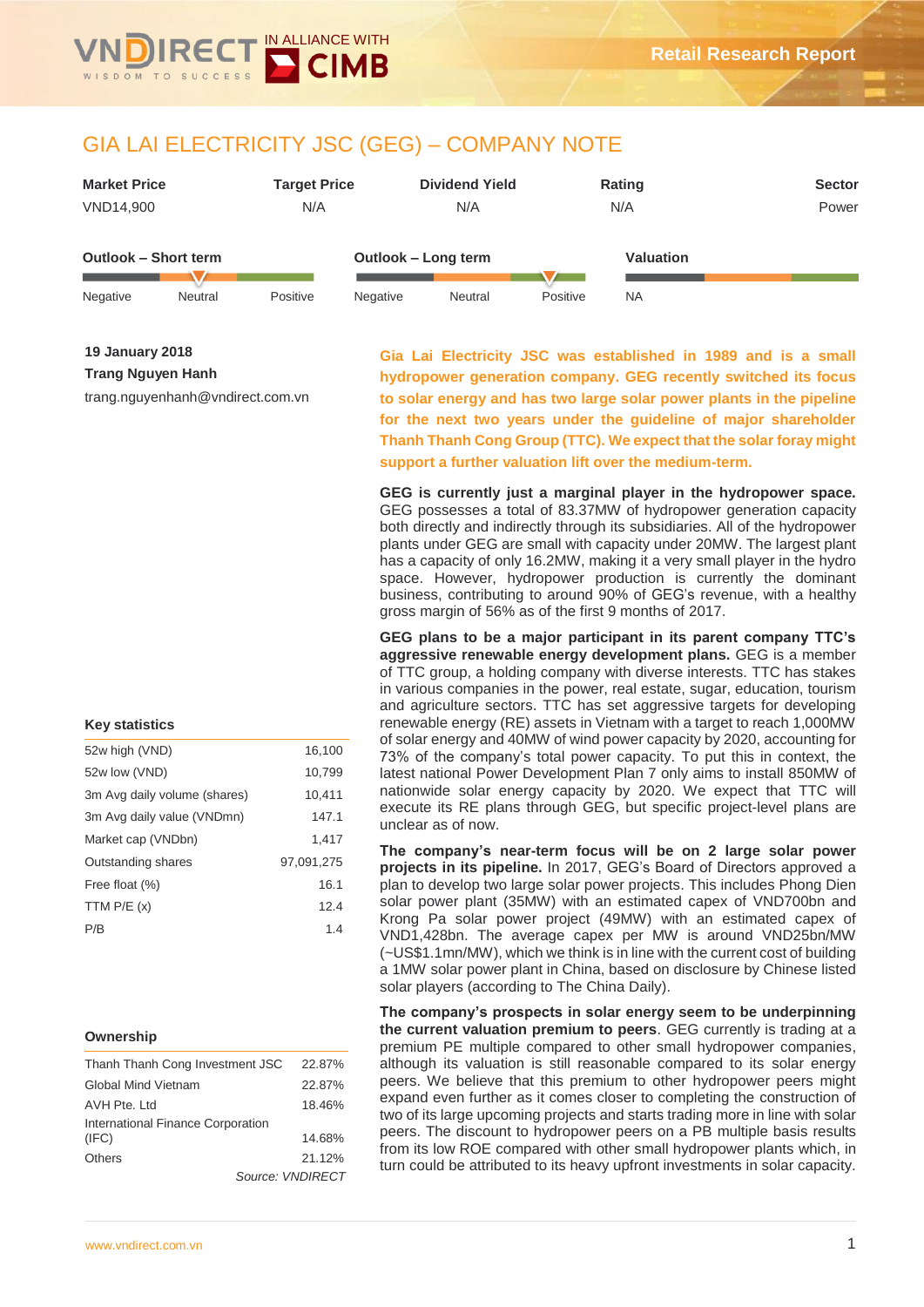

**Significant capital will be needed to finance the new solar projects, but the funding mix is uncertain implying indeterminate dilution risk.** Phong Dien will be financed using 40% equity and 60% borrowings, equivalent to VND280bn in equity capital while Krong Pa will need VND428bn of equity (30% of total capex), at project level.

Since GEG is the main investor in the projects, it will need to stump up a total of up to VND708bn in funding to bring the above 2 projects to fruition. If all of this project level equity capital outlay is funded through borrowings at the corporate level, GEG's debt/total equity ratio could rise sharply from the current 0.3x to 0.9x, which is still far lower than industry standards. This however does not factor in the project-level debt which might not impact reported leverage as it could sit on offbalance sheet vehicles.

**The 2 new solar facilities will add 45-50% to both current revenue and gross profit when they reach steady state**. Phong Dien's development will be carried out in two stages with 5MW connecting to the grid by 2018 for the first stage and 30MW going into operation in 2019 for the second stage. Krong Pa, on the other hand, will begin being constructed in 1Q2018 and this project will be completed by 2Q2019. We forecast the two plants will collectively contribute VND250.3bn in revenue and VND152.3bn in gross profit (expected GM of 61%) when their operations reach steady state, based on a VND2,086/kWh average selling price (as stipulated in Decree 16/2017/TT-BCT passed in 2017).

|                                      |           | <b>Market</b><br>Cap (mn | <b>TTM NPAT</b> | <b>TTM EPS</b> |                |                |        | <b>TTM P/E</b> | TTM P/B |
|--------------------------------------|-----------|--------------------------|-----------------|----------------|----------------|----------------|--------|----------------|---------|
| Company                              | Country   | <b>US\$)</b>             | growth $(\%)$   | growth $(\%)$  | <b>ROA (%)</b> | <b>ROE (%)</b> | D/E(x) | (x)            | (x)     |
| Small hydropower                     |           |                          |                 |                |                |                |        |                |         |
| Gia Lai Hydropower JSC               | Vietnam   | 31.3                     | 9.7             | 6.8            | 17.7           | 22.2           | 0.0    | 10.8           | 2.4     |
| Hydro Power JSC - Power No.3 Vietnam |           | 22.6                     | 74.4            | 73.0           | 51.2           | 51.4           | 0.0    | 8.3            | 4.0     |
| PC3 - Invest                         | Vietnam   | 20.0                     | 2.3             | $-0.8$         | 5.4            | 8.0            | 50.4   | 17.1           | 1.4     |
| Peer Average                         |           | 24.6                     | 28.8            | 26.3           | 24.8           | 27.2           | 16.8   | 12.1           | 2.6     |
| Peer Median                          |           | 22.6                     | 9.7             | 6.8            | 17.7           | 22.2           | 0.0    | 10.8           | 2.4     |
| Solar power                          |           |                          |                 |                |                |                |        |                |         |
| Huadian Fuxin Energy Corp            | Hong Kong | 2181.5                   | 0.6             | 0.6            | 2.0            | 11.1           | 286.3  | 7.2            | 0.7     |
| Superblock PCL                       | Thailand  | 1020.0                   | 58.9            | 55.3           | 2.7            | 10.4           | 172.1  | 26.4           | 2.6     |
| <b>CK Power PCL</b>                  | Thailand  | 994.1                    | 34.9            | 29.4           | $-0.1$         | $-0.3$         | 93.2   | n/a            | 1.8     |
| Zhongmin Energy Co LTD               | China     | 651.6                    | 319.4           | 300.0          | 3.9            | 8.2            | 92.0   | 32.3           | 2.6     |
| <b>SPCG PCL</b>                      | Thailand  | 649.0                    | 8.2             | 8.3            | 9.8            | 29.1           | 124.2  | 8.6            | 2.3     |
| Neo Solar Power Corporation          | Taiwan    | 475.5                    | 8.0             | 8.2            | $-19.8$        | $-45.0$        | 138.3  | n/a            | 1.1     |
| Motech Industries Inc.               | Taiwan    | 414.2                    | 66.0            | 69.1           | $-9.8$         | $-23.3$        | 85.2   | n/a            | 1.0     |
| <b>Gintech Energy Corporation</b>    | Taiwan    | 313.0                    |                 |                | $-8.2$         | $-12.6$        | 31.5   | n/a            | 0.8     |
| E-ton Solar Tech Co Ltd              | Taiwan    | 224.5                    | 66.3            | 66.1           | $-9.9$         | $-11.5$        | 0.9    | n/a            | 1.2     |
| <b>Comtec Solar Systems Group</b>    | Hong Kong | 81.8                     |                 |                | $-64.7$        | $-140.0$       | 94.7   | n/a            | 1.4     |
| Average                              |           | 700.5                    | 70.3            | 67.1           | $-9.4$         | $-17.4$        | 111.8  | 18.6           | 1.6     |
| Median                               |           | 562.2                    | 46.9            | 42.3           | $-4.1$         | $-5.9$         | 94.0   | 17.5           | 1.3     |
| <b>Gia Lai Electricity JSC</b>       | Vietnam   | 63.7                     | 105.8           | 105.8          | 5.5            | 9.4            | 26.9   | 12.4           | 1.4     |

#### **Figure 1: Peer Comparison**

Source: Bloomberg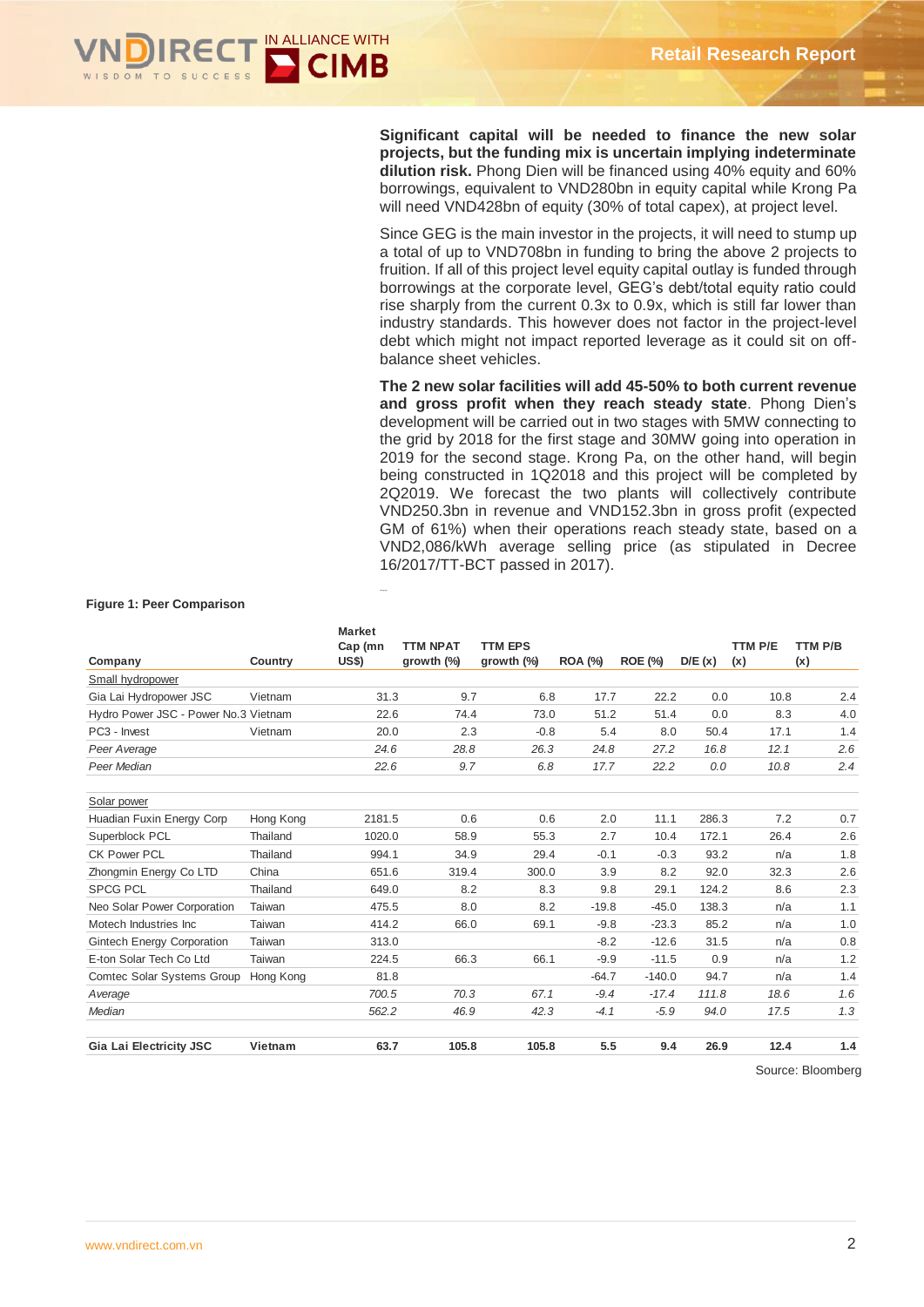

# **DISCLAIMER**

The content of this report (including the views and opinions expressed therein, and the information comprised therein) has been prepared by and belongs to VNDIRECT Securities Corporation, and is distributed by CGS-CIMB or CIMB Investment Bank Berhad ("CIMB"), as the case may be, pursuant to an arrangement between VNDIRECT Securities Corporation and CGS-CIMB. VNDIRECT Securities Corporation is not an affiliate of CGS-CIMB or CIMB.

This report is not directed to, or intended for distribution to or use by, any person or entity who is a citizen or resident of or located in any locality, state, country or other jurisdiction where such distribution, publication, availability or use would be contrary to law or regulation.

By accepting this report, the recipient hereof represents and warrants that he is entitled to receive such report in accordance with the restrictions set forth below and agrees to be bound by the limitations contained herein (including the "Restrictions on Distributions" set out below). Any failure to comply with these limitations may constitute a violation of law. This publication is being supplied to you strictly on the basis that it will remain confidential. No part of this report may be (i) copied, photocopied, duplicated, stored or reproduced in any form by any means or (ii) redistributed or passed on, directly or indirectly, to any other person in whole or in part, for any purpose without the prior written consent of CGS-CIMB or CIMB, as the case may be.

The information contained in this research report is prepared from data believed to be correct and reliable at the time of issue of this report.

VNDIRECT Securities Corporation may or may not issue regular reports on the subject matter of this report at any frequency and may cease to do so or change the periodicity of reports at any time. Neither VNDIRECT Securities Corporation nor CGS-CIMB nor CIMB has an obligation to update this report in the event of a material change to the information contained in this report. Neither VNDIRECT Securities Corporation nor CGS-CIMB nor CIMB accepts any, obligation to (i) check or ensure that the contents of this report remain current, reliable or relevant, (ii) ensure that the content of this report constitutes all the information a prospective investor may require, (iii) ensure the adequacy, accuracy, completeness, reliability or fairness of any views, opinions and information, and accordingly, VNDIRECT Securities Corporation, CGS-CIMB and CIMB, their respective affiliates and related persons including China Galaxy International Financial Holdings Limited ("CGIFHL") and CIMB Group Sdn. Bhd. ("CIMBG") and their respective related corporations (and their respective directors, associates, connected persons and/or employees) shall not be liable in any manner whatsoever for any consequences (including but not limited to any direct, indirect or consequential losses, loss of profits and damages) of any reliance thereon or usage thereof. In particular, VNDIRECT Securities Corporation, CGS-CIMB and CIMB disclaim all responsibility and liability for the views and opinions set out in this report.

Unless otherwise specified, this report is based upon reasonable sources. Such sources will, unless otherwise specified, for market data, be market data and prices available from the main stock exchange or market where the relevant security is listed, or, where appropriate, any other market. Information on the accounts and business of company(ies) will generally be based on published statements of the company(ies), information disseminated by regulatory information services, other publicly available information and information resulting from our research. Whilst every effort is made to ensure that statements of facts made in this report are accurate, all estimates, projections, forecasts, expressions of opinion and other subjective judgments contained in this report are based on assumptions considered to be reasonable as of the date of the document in which they are contained and must not be construed as a representation that the matters referred to therein will occur. Past performance is not a reliable indicator of future performance. The value of investments may go down as well as up and those investing may, depending on the investments in question, lose more than the initial investment. No report shall constitute an offer or an invitation by or on behalf of CGS-CIMB, CIMB, VNDIRECT Securities Corporation, or any of their respective affiliates (including CGIFHL, CIMBG and their respective related corporations) to any person to buy or sell any investments.

CGS-CIMB, CIMB and/or VNDIRECT Securities Corporation, their respective affiliates and related corporations (including CGIFHL, CIMBG and their respective related corporations) and/or their respective directors, associates, connected parties and/or employees may own or have positions in securities of the company(ies) covered in this research report or any securities related thereto and may from time to time add to or dispose of, or may be materially interested in, any such securities. Further, CGS-CIM, CIMB and/or VNDIRECT Securities Corporation, their respective affiliates and their respective related corporations (including CGIFHL, CIMBG and their respective related corporations) do and seek to do business with the company(ies) covered in this research report and may from time to time act as market maker or have assumed an underwriting commitment in securities of such company(ies), may sell them to or buy them from customers on a principal basis and may also perform or seek to perform significant investment banking, advisory, underwriting or placement services for or relating to such company(ies) as well as solicit such investment, advisory or other services from any entity mentioned in this report.

CGS-CIMB, CIMB and/or VNDIRECT Securities Corporation or their respective affiliates (including CGIFHL, CIMBG and their respective related corporations) may enter into an agreement with the company(ies) covered in this report relating to the production of research reports. CGS-CIMB, CIMB, as the case may be, and/or VNDIRECT Securities Corporation may disclose the contents of this report to the company(ies) covered by it and may have amended the contents of this report following such disclosure.

The analyst responsible for the production of this report hereby certifies that the views expressed herein accurately and exclusively reflect his or her personal views and opinions about any and all of the issuers or securities analysed in this report and were prepared independently and autonomously. No part of the compensation of the analyst(s) was, is, or will be directly or indirectly related to the inclusion of specific recommendations(s) or view(s) in this report. The analyst(s) who prepared this research report is prohibited from receiving any compensation, incentive or bonus based on specific investment banking transactions or for providing a specific recommendation for, or view of, a particular company. Information barriers and other arrangements may be established where necessary to prevent conflicts of interests arising. However, the analyst(s) may receive compensation that is based on his/their coverage of company(ies) in the performance of his/their duties or the performance of his/their recommendations and the research personnel involved in the preparation of this report may also participate in the solicitation of the businesses as described above. In reviewing this research report, an investor should be aware that any or all of the foregoing, among other things, may give rise to real or potential conflicts of interest. Additional information is, subject to the duties of confidentiality, available on request.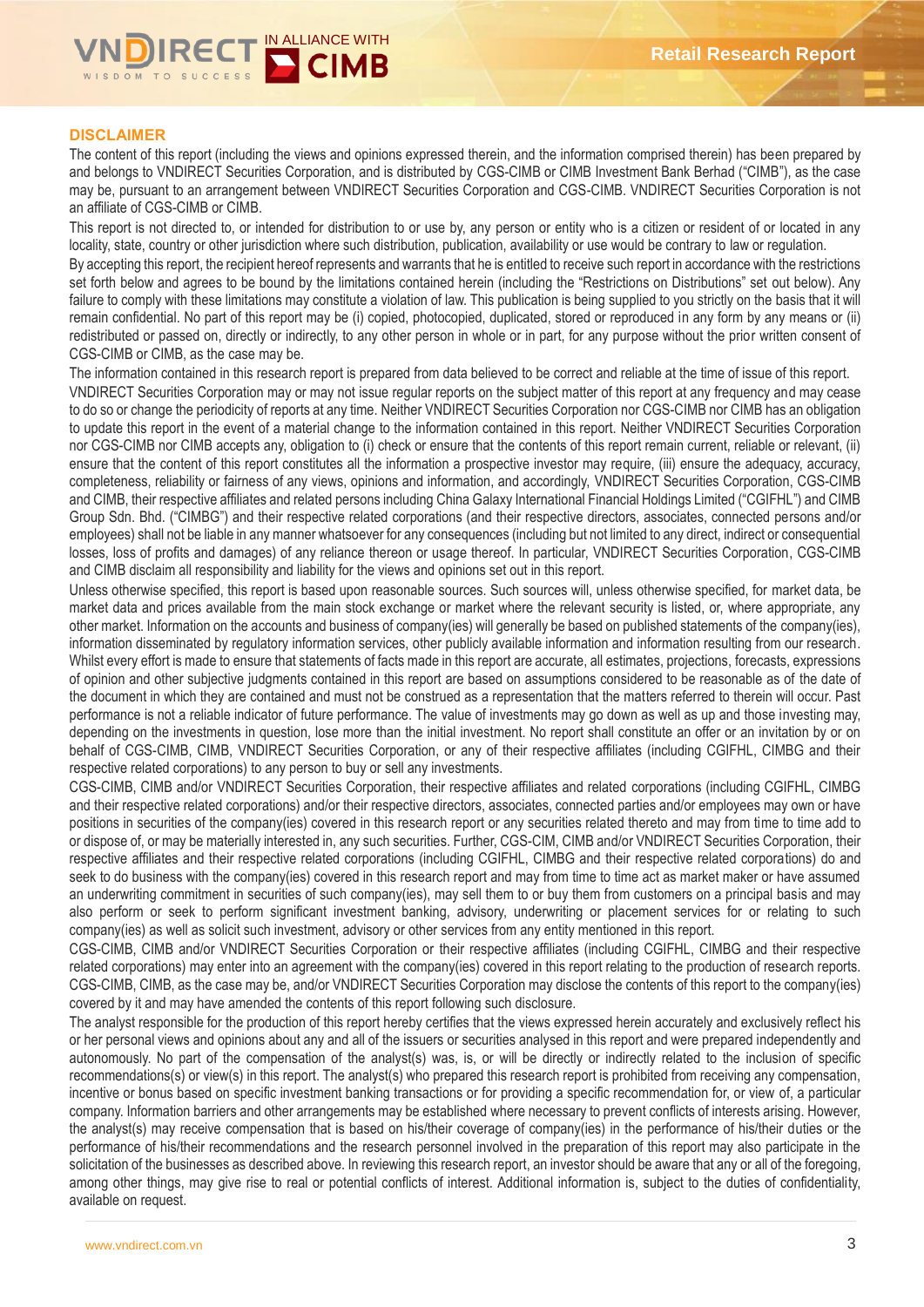

The term "VNDIRECT Securities Corporation" shall, unless the context otherwise requires, mean VNDIRECT Securities Corporation and its affiliates, subsidiaries and related companies. The term "CGS-CIMB" shall denote, where appropriate, the relevant entity distributing or disseminating the report in the particular jurisdiction referenced below, or, in every other case except as otherwise stated herein, CIMB Securities International Pte. Ltd. and its affiliates, subsidiaries and related corporations.

| Country     | <b>CGS-CIMB Entity</b>                  | <b>Regulated by</b>                                             |
|-------------|-----------------------------------------|-----------------------------------------------------------------|
| Hong Kong   | <b>CGS-CIMB Securities Limited</b>      | Securities and Futures Commission Hong Kong                     |
| India       | Private<br>CGS-CIMB Securities (India)  | Securities and Exchange Board of India (SEBI)                   |
|             | Limited                                 |                                                                 |
| Indonesia   | PT CGS-CIMB Sekuritas Indonesia         | Financial Services Authority of Indonesia                       |
| Singapore   | CGS-CIMB Research Pte. Ltd.             | Monetary Authority of Singapore                                 |
| South Korea | CGS-CIMB Securities Limited, Korea      | Financial Services Commission and Financial Supervisory Service |
|             | <b>Branch</b>                           |                                                                 |
| Thailand    | CGS-CIMB Securities (Thailand) Co. Ltd. | Securities and Exchange Commission Thailand                     |

Reports relating to Malaysia are produced by CIMB as listed in the table below:

| Country  | <b>CIMB Entity</b>          | <b>Regulated by</b>            |
|----------|-----------------------------|--------------------------------|
| Malaysia | CIMB Investment Bank Berhad | Securities Commission Malaysia |

# **Other Significant Financial Interests:**

(i) As of 19 January 2018, VNDIRECT Securities Corporation has a proprietary position in the securities (which may include but not limited to shares, warrants, call warrants and/or any other derivatives) in the following company or companies covered or recommended in this report:  $(a)$  -

(ii) Analyst Disclosure: As of 19 January 2018, the analyst(s) who prepared this report, and the associate(s), has / have an interest in the securities (which may include but not limited to shares, warrants, call warrants and/or any other derivatives) in the following company or companies covered or recommended in this report:

(a) -

This report does not purport to contain all the information that a prospective investor may require. Neither CGS-CIMB or CIMB, as the case may be, nor VNDIRECT Securities Corporation nor any of their respective affiliates (including CGIFHL, CIMBG and their related corporations) make any guarantee, representation or warranty, express or implied, as to the adequacy, accuracy, completeness, reliability or fairness of any such information and opinion contained in this report. Neither CGS-CIMB or CIMB, as the case may be, nor VNDIRECT Securities Corporation nor any of their respective affiliates nor their related persons (including CGIFHL, CIMBG and their related corporations) shall be liable in any manner whatsoever for any consequences (including but not limited to any direct, indirect or consequential losses, loss of profits and damages) of any reliance thereon or usage thereof.

This report is general in nature and has been prepared for information purposes only. It is intended for circulation amongst CGS-CIMB's or CIMB's (as the case may be) clients generally and does not have regard to the specific investment objectives, financial situation and the particular needs of any specific person who may receive this report. The information and opinions in this report are not and should not be construed or considered as an offer, recommendation or solicitation to buy or sell the subject securities, related investments or other financial instruments or any derivative instrument, or any rights pertaining thereto.

Investors are advised to make their own independent evaluation of the information contained in this research report, consider their own individual investment objectives, financial situation and particular needs and consult their own professional and financial advisers as to the legal, business, financial, tax and other aspects before participating in any transaction in respect of the securities of company(ies) covered in this research report. The securities of such company(ies) may not be eligible for sale in all jurisdictions or to all categories of investors.

**Australia:** Despite anything in this report to the contrary, this research is provided in Australia by CIMB Securities (Singapore) Pte. Ltd. and CIMB Securities Limited. This research is only available in Australia to persons who are "wholesale clients" (within the meaning of the Corporations Act 2001 (Cth) and is supplied solely for the use of such wholesale clients and shall not be distributed or passed on to any other person. You represent and warrant that if you are in Australia, you are a "wholesale client". This research is of a general nature only and has been prepared without taking into account the objectives, financial situation or needs of the individual recipient. CIMB Securities (Singapore) Pte. Ltd. and CIMB Securities Limited do not hold, and are not required to hold an Australian financial services license. CIMB Securities (Singapore) Pte. Ltd. and CIMB Securities Limited rely on "passporting" exemptions for entities appropriately licensed by the Monetary Authority of Singapore (under ASIC Class Order 03/1102) and the Securities and Futures Commission in Hong Kong (under ASIC Class Order 03/1103).

**China:** For the purpose of this report, the People's Republic of China ("PRC") does not include the Hong Kong Special Administrative Region, the Macau Special Administrative Region or Taiwan. The distributor of this report has not been approved or licensed by the China Securities Regulatory Commission or any other relevant regulatory authority or governmental agency in the PRC. This report contains only marketing information. The distribution of this report is not an offer to buy or sell to any person within or outside PRC or a solicitation to any person within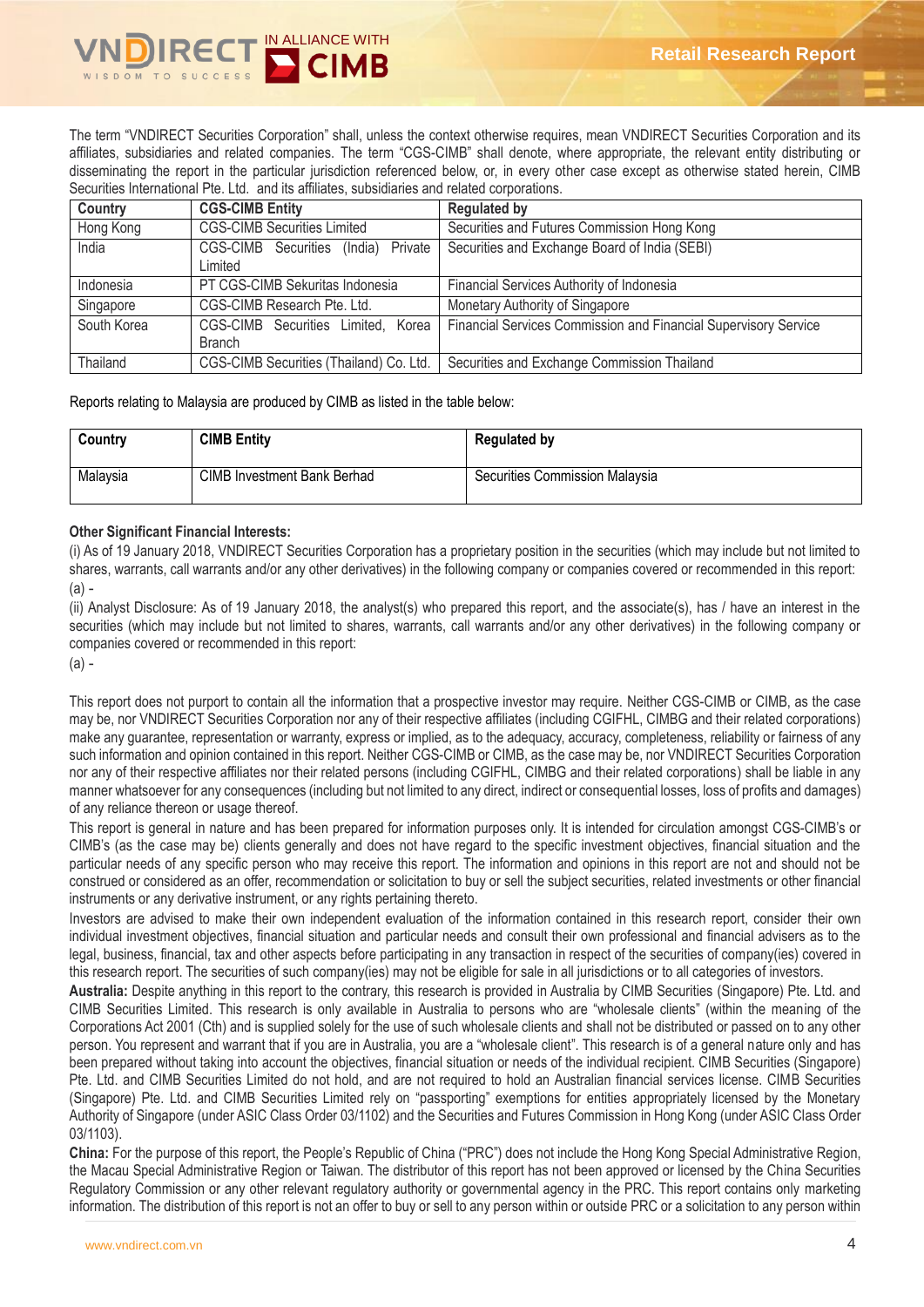

or outside of PRC to buy or sell any instruments described herein. This report is being issued outside the PRC to a limited number of institutional investors and may not be provided to any person other than the original recipient and may not be reproduced or used for any other purpose. France: Only qualified investors within the meaning of French law shall have access to this report. This report shall not be considered as an offer to subscribe to, or used in connection with, any offer for subscription or sale or marketing or direct or indirect distribution of financial instruments and it is not intended as a solicitation for the purchase of any financial instrument.

**Germany:** This report is only directed at persons who are professional investors as defined in sec 31a(2) of the German Securities Trading Act (WpHG). This publication constitutes research of a non-binding nature on the market situation and the investment instruments cited here at the time of the publication of the information.

The current prices/yields in this issue are based upon closing prices from Bloomberg as of the day preceding publication. Please note that neither the German Federal Financial Supervisory Agency (BaFin), nor any other supervisory authority exercises any control over the content of this report.

**Hong Kong:** This report is issued and distributed in Hong Kong by CIMB Securities Limited ("CHK") which is licensed in Hong Kong by the Securities and Futures Commission for Type 1 (dealing in securities), Type 4 (advising on securities) and Type 6 (advising on corporate finance) activities. Any investors wishing to purchase or otherwise deal in the securities covered in this report should contact the Head of Sales at CIMB Securities Limited. The views and opinions in this research report are our own as of the date hereof and are subject to change. If the Financial Services and Markets Act of the United Kingdom or the rules of the Financial Conduct Authority apply to a recipient, our obligations owed to such recipient therein are unaffected. CHK has no obligation to update its opinion or the information in this research report.

This publication is strictly confidential and is for private circulation only to clients of CHK.

CHK does not make a market on other securities mentioned in the report.

**India:** This report is issued and distributed in India by CIMB Securities (India) Private Limited ("CIMB India") which is registered with the National Stock Exchange of India Limited and BSE Limited as a trading and clearing member under the Securities and Exchange Board of India (Stock Brokers and Sub-Brokers) Regulations, 1992. In accordance with the provisions of Regulation 4(g) of the Securities and Exchange Board of India (Investment Advisers) Regulations, 2013, CIMB India is not required to seek registration with the Securities and Exchange Board of India ("SEBI") as an Investment Adviser. CIMB India is registered with SEBI as a Research Analyst pursuant to the SEBI (Research Analysts) Regulations, 2014 ("Regulations").

This report does not take into account the particular investment objectives, financial situations, or needs of the recipients. It is not intended for and does not deal with prohibitions on investment due to law/jurisdiction issues etc. which may exist for certain persons/entities. Recipients should rely on their own investigations and take their own professional advice before investment.

The report is not a "prospectus" as defined under Indian Law, including the Companies Act, 2013, and is not, and shall not be, approved by, or filed or registered with, any Indian regulator, including any Registrar of Companies in India, SEBI, any Indian stock exchange, or the Reserve Bank of India. No offer, or invitation to offer, or solicitation of subscription with respect to any such securities listed or proposed to be listed in India is being made, or intended to be made, to the public, or to any member or section of the public in India, through or pursuant to this report. The research analysts, strategists or economists principally responsible for the preparation of this research report are segregated from the other activities of CIMB India and they have received compensation based upon various factors, including quality, accuracy and value of research, firm profitability or revenues, client feedback and competitive factors. Research analysts', strategists' or economists' compensation is not linked to investment banking or capital markets transactions performed or proposed to be performed by CIMB India or its affiliates.

CIMB India has not received any investment banking related compensation from the companies mentioned in the report in the past 12 months. CIMB India has not received any compensation from the companies mentioned in the report in the past 12 months.

**Indonesia:** This report is issued and distributed by PT CIMB Sekuritas Indonesia ("CIMBI"). The views and opinions in this research report are our own as of the date hereof and are subject to change. CIMBI has no obligation to update its opinion or the information in this research report. Neither this report nor any copy hereof may be distributed in Indonesia or to any Indonesian citizens wherever they are domiciled or to Indonesian residents except in compliance with applicable Indonesian capital market laws and regulations.

This research report is not an offer of securities in Indonesia. The securities referred to in this research report have not been registered with the Financial Services Authority (Otoritas Jasa Keuangan) pursuant to relevant capital market laws and regulations, and may not be offered or sold within the territory of the Republic of Indonesia or to Indonesian citizens through a public offering or in circumstances which constitute an offer within the meaning of the Indonesian capital market law and regulations.

**Ireland:** CGS-CIMB is not an investment firm authorised in the Republic of Ireland and no part of this document should be construed as CGS-CIMB acting as, or otherwise claiming or representing to be, an investment firm authorised in the Republic of Ireland.

**Malaysia:** This report is distributed by CIMB solely for the benefit of and for the exclusive use of our clients. CIMB has no obligation to update, revise or reaffirm its opinion or the information in this research reports after the date of this report.

**New Zealand:** In New Zealand, this report is for distribution only to persons who are wholesale clients pursuant to section 5C of the Financial Advisers Act 2008.

**Singapore:** This report is issued and distributed by CIMB Research Pte Ltd ("CIMBR"). CIMBR is a financial adviser licensed under the Financial Advisers Act, Cap 110 ("FAA") for advising on investment products, by issuing or promulgating research analyses or research reports, whether in electronic, print or other form. Accordingly CIMBR is a subject to the applicable rules under the FAA unless it is able to avail itself to any prescribed exemptions.

Recipients of this report are to contact CIMB Research Pte Ltd, 50 Raffles Place, #16-02 Singapore Land Tower, Singapore in respect of any matters arising from, or in connection with this report. CIMBR has no obligation to update its opinion or the information in this research report. This publication is strictly confidential and is for private circulation only. If you have not been sent this report by CIMBR directly, you may not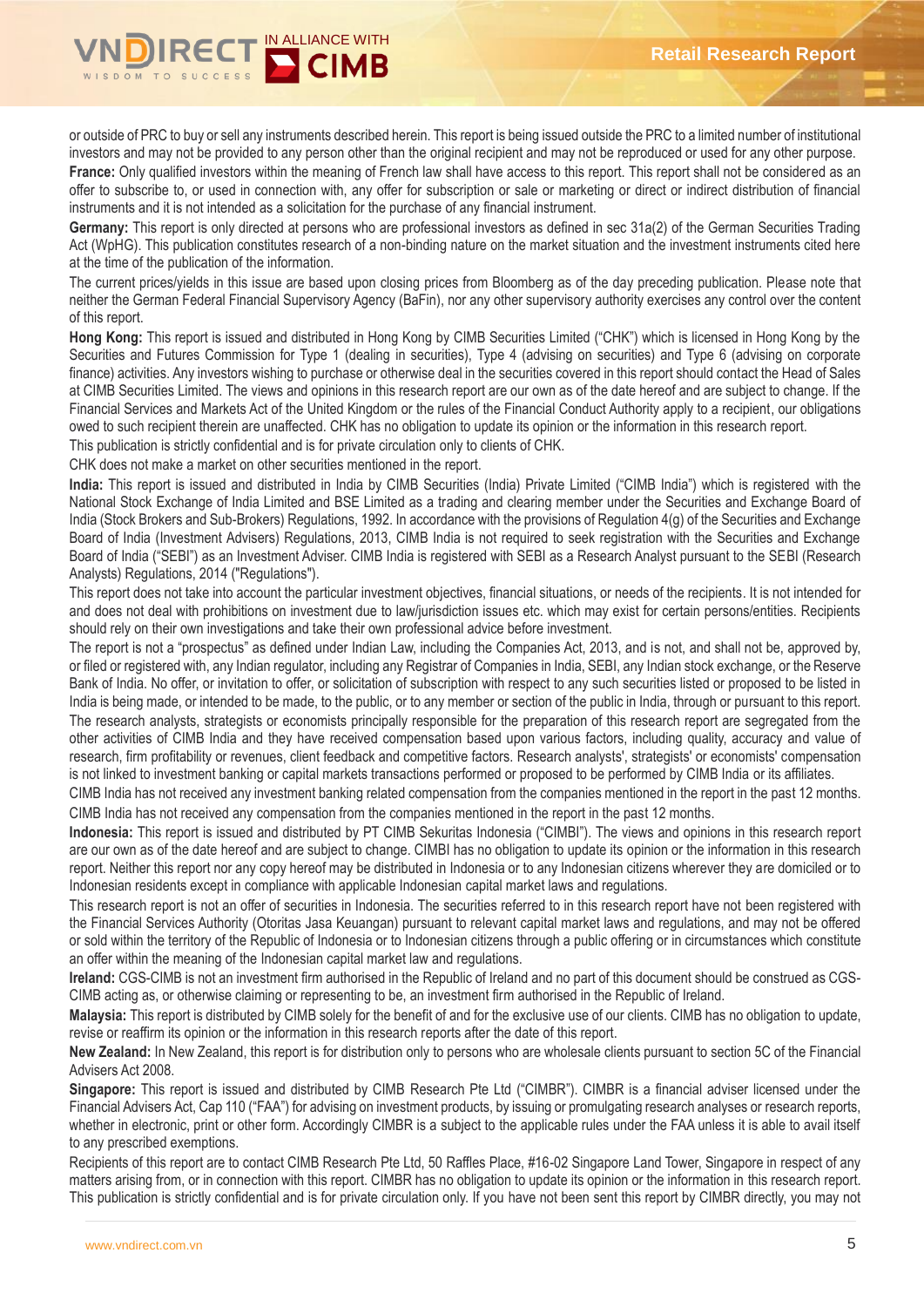

rely, use or disclose to anyone else this report or its contents.

If the recipient of this research report is not an accredited investor, expert investor or institutional investor, CIMBR accepts legal responsibility for the contents of the report without any disclaimer limiting or otherwise curtailing such legal responsibility. If the recipient is an accredited investor, expert investor or institutional investor, the recipient is deemed to acknowledge that CIMBR is exempt from certain requirements under the FAA and its attendant regulations, and as such, is exempt from complying with the following :

(a)Section 25 of the FAA (obligation to disclose product information);

(b)Section 27 (duty not to make recommendation with respect to any investment product without having a reasonable basis where you may be reasonably expected to rely on the recommendation) of the FAA;

(c)MAS Notice on Information to Clients and Product Information Disclosure [Notice No. FAA-N03];

(d)MAS Notice on Recommendation on Investment Products [Notice No. FAA-N16];

(e)Section 36 (obligation on disclosure of interest in securities), and

(f)any other laws, regulations, notices, directive, guidelines, circulars and practice notes which are relates to the above, to the extent permitted by applicable laws, as may be amended from time to time, and any other laws, regulations, notices, directive, guidelines, circulars, and practice notes as we may notify you from time to time. In addition, the recipient who is an accredited investor, expert investor or institutional investor acknowledges that a CIMBR is exempt from Section 27 of the FAA, the recipient will also not be able to file a civil claim against CIMBR for any loss or damage arising from the recipient's reliance on any recommendation made by CIMBR which would otherwise be a right that is available to the recipient under Section 27 of the FAA, the recipient will also not be able to file a civil claim against CIMBR for any loss or damage arising from the recipient's reliance on any recommendation made by CIMBR which would otherwise be a right that is available to the recipient under Section 27 of the FAA.

CIMBR, its affiliates and related corporations, their directors, associates, connected parties and/or employees may own or have positions in securities of the company(ies) covered in this research report or any securities related thereto and may from time to time add to or dispose of, or may be materially interested in, any such securities. Further, CIMBR, its affiliates and its related corporations do and seek to do business with the company(ies) covered in this research report and may from time to time act as market maker or have assumed an underwriting commitment in securities of such company(ies), may sell them to or buy them from customers on a principal basis and may also perform or seek to perform significant investment banking, advisory, underwriting or placement services for or relating to such company(ies) as well as solicit such investment, advisory or other services from any entity mentioned in this report.

As of 22 December 2017, CIMBR does not have a proprietary position in the recommended securities in this report.

CIMBR does not make a market on the securities mentioned in the report.

**South Korea:** This report is issued and distributed in South Korea by CIMB Securities Limited, Korea Branch ("CIMB Korea") which is licensed as a cash equity broker, and regulated by the Financial Services Commission and Financial Supervisory Service of Korea. In South Korea, this report is for distribution only to professional investors under Article 9(5) of the Financial Investment Services and Capital Market Act of Korea ("FSCMA").

**Spain:** This document is a research report and it is addressed to institutional investors only. The research report is of a general nature and not personalised and does not constitute investment advice so, as the case may be, the recipient must seek proper advice before adopting any investment decision. This document does not constitute a public offering of securities.

CGS-CIMB is not registered with the Spanish Comision Nacional del Mercado de Valores to provide investment services.

**Sweden:** This report contains only marketing information and has not been approved by the Swedish Financial Supervisory Authority. The distribution of this report is not an offer to sell to any person in Sweden or a solicitation to any person in Sweden to buy any instruments described herein and may not be forwarded to the public in Sweden.

**Switzerland:** This report has not been prepared in accordance with the recognized self-regulatory minimal standards for research reports of banks issued by the Swiss Bankers' Association (Directives on the Independence of Financial Research).

**Taiwan:** This research report is not an offer or marketing of foreign securities in Taiwan. The securities as referred to in this research report have not been and will not be registered with the Financial Supervisory Commission of the Republic of China pursuant to relevant securities laws and regulations and may not be offered or sold within the Republic of China through a public offering or in circumstances which constitutes an offer or a placement within the meaning of the Securities and Exchange Law of the Republic of China that requires a registration or approval of the Financial Supervisory Commission of the Republic of China.

**Thailand:** This report is issued and distributed by CIMB Securities (Thailand) Co. Ltd. ("CIMBT") based upon sources believed to be reliable (but their accuracy, completeness or correctness is not guaranteed). The statements or expressions of opinion herein were arrived at after due and careful consideration for use as information for investment. Such opinions are subject to change without notice and CIMBT has no obligation to update its opinion or the information in this research report.

If the Financial Services and Markets Act of the United Kingdom or the rules of the Financial Conduct Authority apply to a recipient, our obligations owed to such recipient are unaffected.

**United Arab Emirates:** The distributor of this report has not been approved or licensed by the UAE Central Bank or any other relevant licensing authorities or governmental agencies in the United Arab Emirates. This report is strictly private and confidential and has not been reviewed by, deposited or registered with UAE Central Bank or any other licensing authority or governmental agencies in the United Arab Emirates. This report is being issued outside the United Arab Emirates to a limited number of institutional investors and must not be provided to any person other than the original recipient and may not be reproduced or used for any other purpose. Further, the information contained in this report is not intended to lead to the sale of investments under any subscription agreement or the conclusion of any other contract of whatsoever nature within the territory of the United Arab Emirates.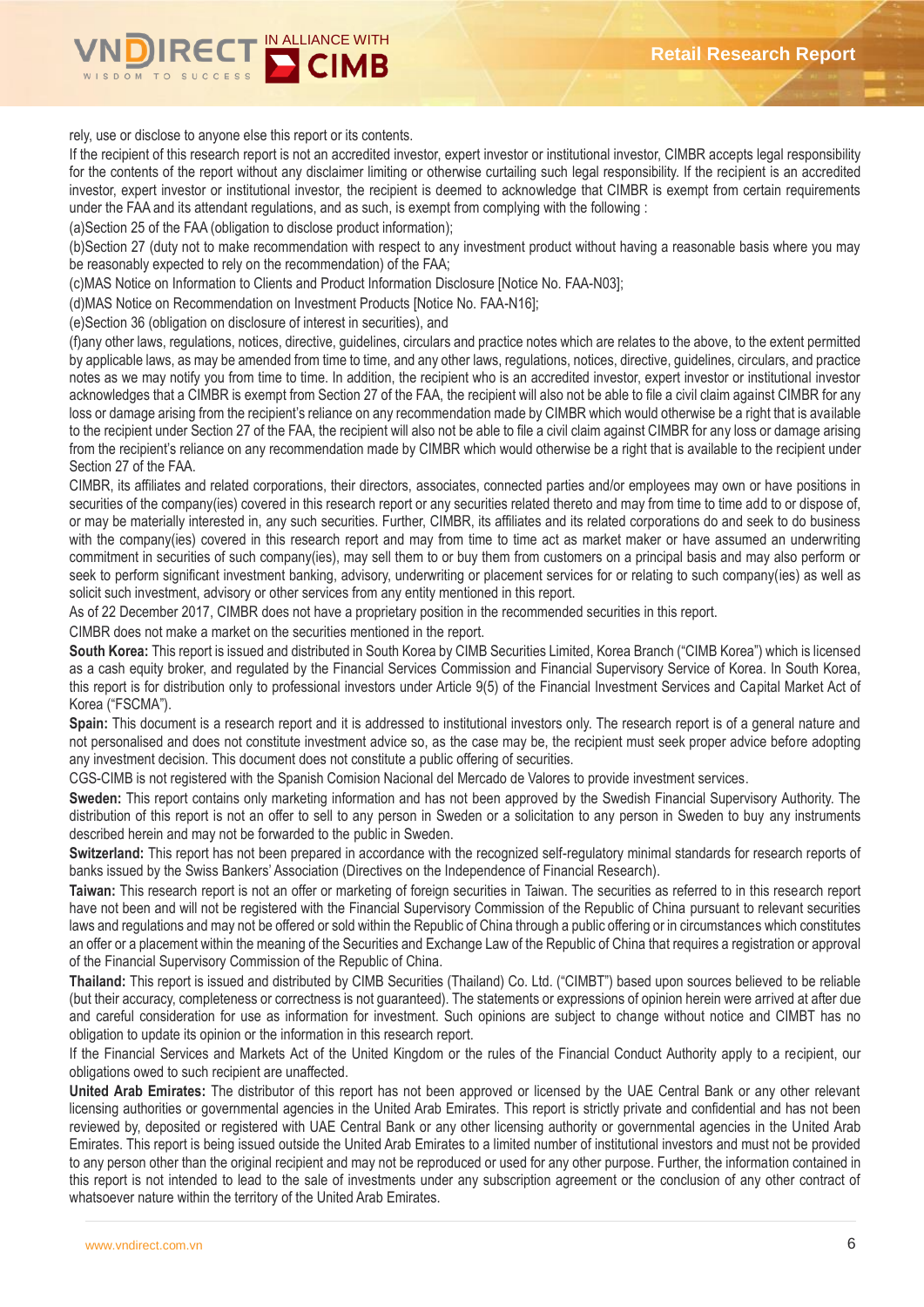

**United Kingdom and European Economic Area (EEA):** In the United Kingdom and European Economic Area, this material is also being distributed by CIMB Securities (UK) Limited ("CIMB UK").CIMB UK is authorized and regulated by the Financial Conduct Authority and its registered office is at 27 Knightsbridge, London, SW1X7YB. The material distributed by CIMB UK has been prepared in accordance with CGS-CIMB's policies for managing conflicts of interest arising as a result of publication and distribution of this material. Thismaterial is for distribution only to, and is solely directed at, selected persons on the basis that those persons: (a) are eligible counterparties and professional clients of CIMB UK; (b) have professional experience in matters relating to investments falling within Article 19(5) of the Financial Services and Markets Act 2000 (Financial Promotion) Order 2005 (as amended, the "Order"), (c)fall within Article 49(2)(a) to (d) ("high net worth companies, unincorporated associations etc") of the Order; (d) are outside the United Kingdom subject to relevant regulation in each jurisdiction, material(all such persons together being referred to as "relevant persons"). This material is directed only at relevant persons and must not be acted on or relied on by persons who are not relevant persons. Any investment or investment activity to which this material relates is available only to relevant persons and will be engaged in only with relevant persons.

Where this material is labelled as non-independent, it does not provide an impartial or objective assessment of the subject matter and does not constitute independent "research" (cannot remove research from here under the applicable rules of the Financial Conduct Authority in the UK. Consequently, any such non-independent material will not have been prepared in accordance with legal requirements designed to promote the independence of research (cannot remove research from here) and will not subject to any prohibition on dealing ahead of the dissemination of research. Any such non-independent material must be considered as a marketing communication.

**Other jurisdictions:** In any other jurisdictions, except if otherwise restricted by laws or regulations, this report is only for distribution to professional, institutional or sophisticated investors as defined in the laws and regulations of such jurisdictions.